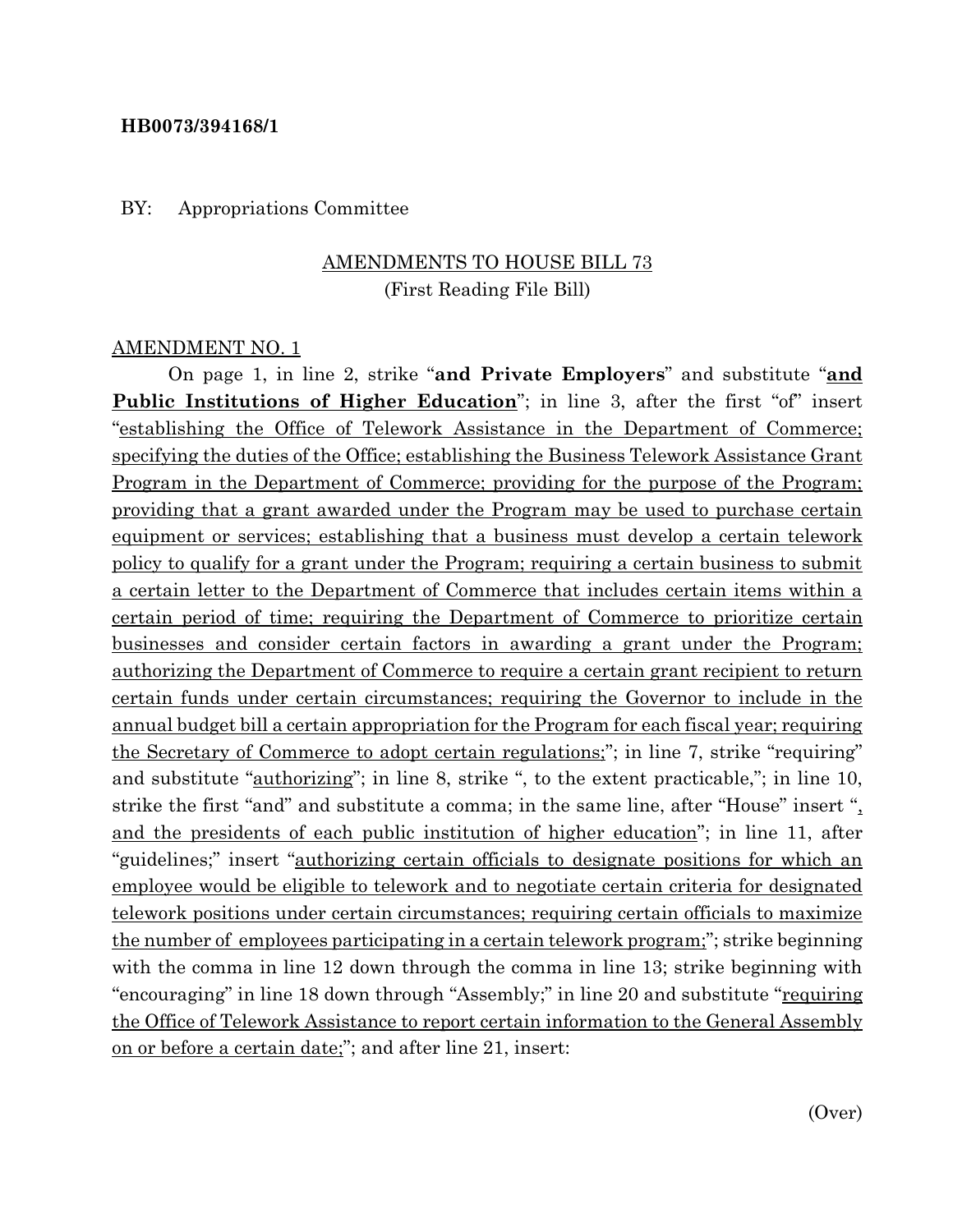#### **HB0073/394168/1 Appropriations Committee Amendments to HB 73 Page 2 of 7**

"BY adding to

Article - Economic Development

Section 3–601 and 3–602 to be under the new subtitle "Subtitle 6. Office of Telework Assistance"; and 5–1701 and 5–1702 to be under the new subtitle "Subtitle 17. Business Telework Assistance Grant Program" Annotated Code of Maryland (2018 Replacement Volume and 2020 Supplement)".

#### AMENDMENT NO. 2

On page 2, after line 5, insert:

### "**Article – Economic Development**

#### **SUBTITLE 6. OFFICE OF TELEWORK ASSISTANCE.**

#### **3–601.**

## **(A) IN THIS SUBTITLE THE FOLLOWING WORDS HAVE THE MEANINGS INDICATED.**

### **(B) "OFFICE" MEANS THE OFFICE OF TELEWORK ASSISTANCE.**

### **(C) "TELEWORK" HAS THE MEANING STATED IN § 2–308 OF THE STATE PERSONNEL AND PENSIONS ARTICLE.**

#### **3–602.**

# **(A) THERE IS AN OFFICE OF TELEWORK ASSISTANCE WITHIN THE DEPARTMENT.**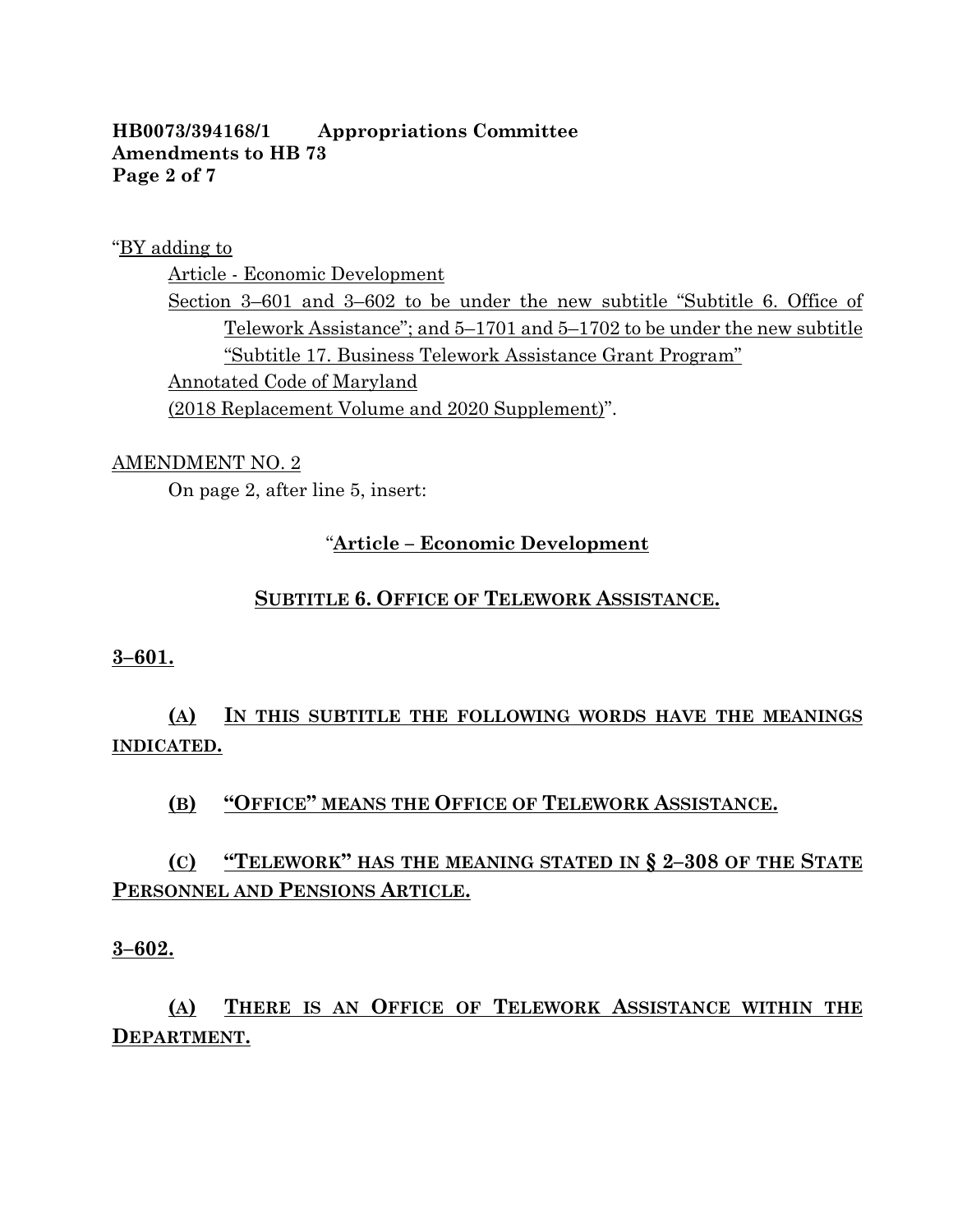**HB0073/394168/1 Appropriations Committee Amendments to HB 73 Page 3 of 7**

**(B) THE OFFICE SHALL:**

#### **(1) ESTABLISH BEST PRACTICES FOR TELEWORK POLICIES;**

**(2) CONSULT WITH THE BUSINESS COMMUNITY AND OTHER GOVERNMENTAL AGENCIES, INCLUDING THE DEPARTMENT OF BUDGET AND MANAGEMENT AND THE DEPARTMENT OF INFORMATION TECHNOLOGY, AS THE OFFICE DETERMINES IS NECESSARY IN ESTABLISHING THE BEST PRACTICES;**

**(3) POST THE BEST PRACTICES ESTABLISHED BY THE OFFICE ON THE DEPARTMENT'S WEBSITE IN A PUBLICLY ACCESSIBLE LOCATION;**

**(4) ON OR BEFORE OCTOBER 1, 2021, AND EACH OCTOBER 1 THEREAFTER, ADOPT GUIDELINES ON THE BEST PRACTICES ESTABLISHED BY THE OFFICE UNDER THIS SUBTITLE; AND** 

**(5) ASSIST PRIVATE SECTOR BUSINESS ENTITIES IN IMPLEMENTING TELEWORK POLICIES FOR THEIR EMPLOYEES.**

#### **SUBTITLE 17. BUSINESS TELEWORK ASSISTANCE GRANT PROGRAM.**

**5–1701.**

## **IN THIS SUBTITLE, "PROGRAM" MEANS THE BUSINESS TELEWORK ASSISTANCE GRANT PROGRAM.**

**5–1702.**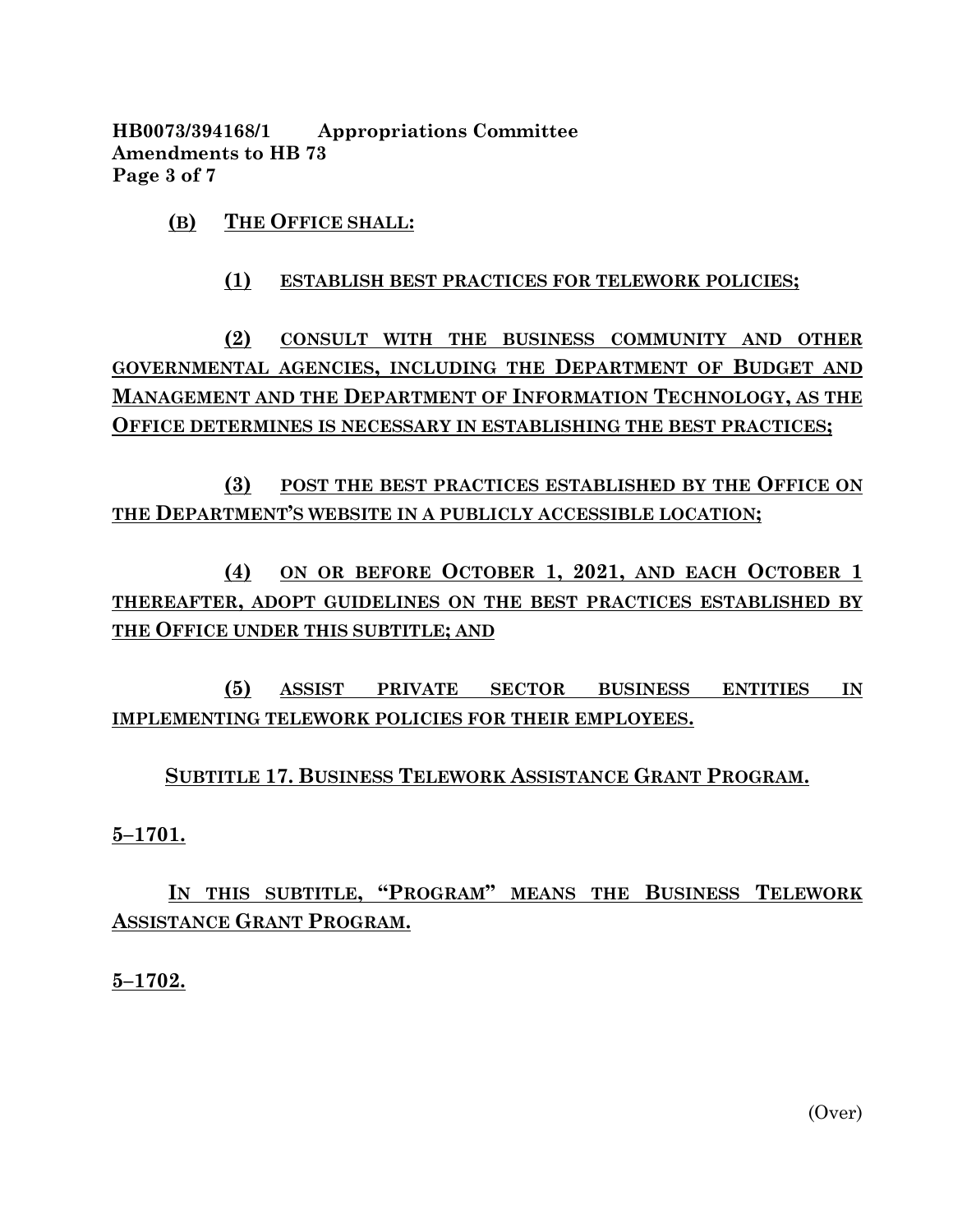**HB0073/394168/1 Appropriations Committee Amendments to HB 73 Page 4 of 7**

**(A) THERE IS A BUSINESS TELEWORK ASSISTANCE GRANT PROGRAM IN THE DEPARTMENT.**

**(B) THE PURPOSE OF THE PROGRAM IS TO ASSIST AND SUPPORT BUSINESSES IN IMPLEMENTING TELEWORK POLICIES FOR THEIR EMPLOYEES.**

**(C) A GRANT AWARDED UNDER THE PROGRAM MAY BE USED TO PURCHASE HARDWARE, SOFTWARE, OR ANY OTHER TECHNICAL EQUIPMENT OR TECHNICAL SERVICES NECESSARY FOR A BUSINESS TO IMPLEMENT A TELEWORK POLICY.**

**(D) (1) TO QUALIFY FOR A GRANT UNDER THE PROGRAM, A BUSINESS MUST DEVELOP A TELEWORK POLICY THAT CONFORMS TO THE BEST PRACTICES ESTABLISHED BY THE OFFICE OF TELEWORK ASSISTANCE UNDER TITLE 3, SUBTITLE 6 OF THIS ARTICLE.**

**(2) WITHIN 1 YEAR AFTER RECEIVING A GRANT UNDER THE PROGRAM, A BUSINESS SHALL SUBMIT A LETTER TO THE DEPARTMENT THAT:**

**(I) DESCRIBES HOW THE GRANT FUNDING WAS USED;**

**(II) INCLUDES THE TELEWORK POLICY THAT WAS IMPLEMENTED USING THE GRANT FUNDING; AND** 

**(III) INCLUDES ANY INVOICES RELATED TO THE IMPLEMENTATION OF THE TELEWORK POLICY.**

**(E) (1) IN AWARDING A GRANT, THE DEPARTMENT SHALL:**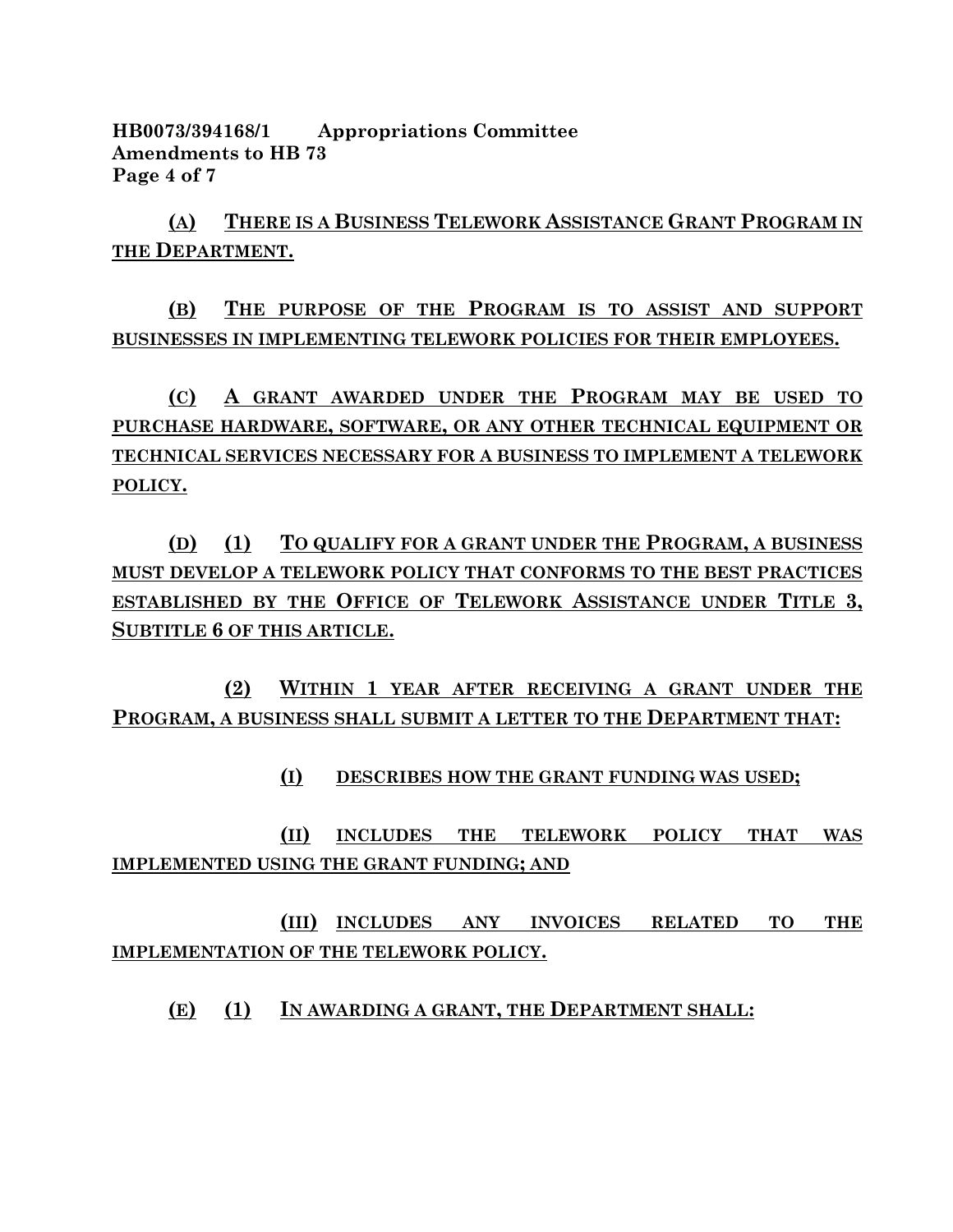**HB0073/394168/1 Appropriations Committee Amendments to HB 73 Page 5 of 7**

**(I) PRIORITIZE AWARDING GRANTS TO SMALL BUSINESSES; AND**

**(II) CONSIDER:**

**AND**

**1. THE NUMBER OF EMPLOYEES IN THE BUSINESS;**

**2. THE ASSISTANCE NEEDED FOR THE BUSINESS TO IMPLEMENT A TELEWORK POLICY.**

**(2) THE DEPARTMENT MAY REQUIRE A GRANT RECIPIENT THAT FAILS TO FULFILL THE REQUIREMENTS OF THE GRANT TO RETURN ALL OR PART OF THE GRANT TO THE PROGRAM.**

**(F) FOR EACH FISCAL YEAR, THE GOVERNOR SHALL INCLUDE IN THE ANNUAL BUDGET BILL AN APPROPRIATION OF \$1,000,000 FOR THE PROGRAM.**

**(G) THE SECRETARY SHALL ADOPT REGULATIONS NECESSARY TO CARRY OUT THIS SECTION.**";

and in line 28, strike "**SHALL, TO THE EXTENT PRACTICABLE,**" and substitute "**, IN ITS DISCRETION, MAY**".

On page 3, in line 10, strike "**OR**"; in line 12, after "**JOINTLY**" insert "**; OR**

**(IV) FOR EACH PUBLIC INSTITUTION OF HIGHER EDUCATION, THE PRESIDENT OF THE INSTITUTION.**

**(3) "PUBLIC INSTITUTION OF HIGHER EDUCATION" MEANS:**

(Over)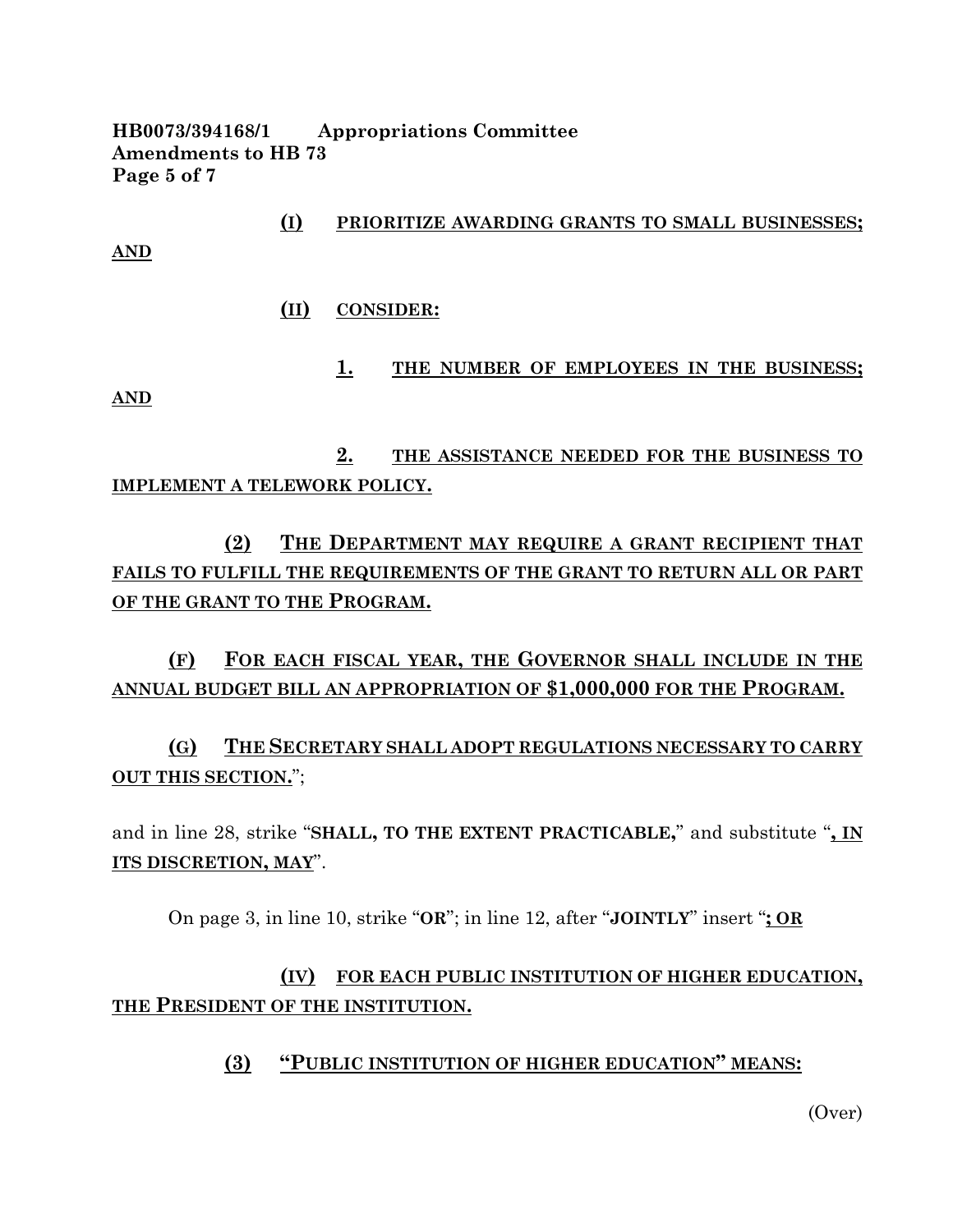#### **HB0073/394168/1 Appropriations Committee Amendments to HB 73 Page 6 of 7**

### **(I) A PUBLIC SENIOR HIGHER EDUCATION INSTITUTION, AS DEFINED IN § 10–101 OF THE EDUCATION ARTICLE; AND**

### **(II) A COMMUNITY COLLEGE**";

in line 13, strike "**(3)**" and substitute "**(4)**"; in line 19, after "in" insert "**:**

### **(I)**";

in line 20, after "government;" insert "**AND** 

#### **(II) EACH PUBLIC INSTITUTION OF HIGHER EDUCATION;**";

in line 21, after "(2)" insert "**(I)**"; in line 22, after "systems" insert "**; AND** 

#### **(II) EACH PUBLIC INSTITUTION OF HIGHER EDUCATION**";

and in lines 25 and 27, in each instance, after "**GOVERNMENT**" insert "**OR PUBLIC INSTITUTION OF HIGHER EDUCATION**".

On page 4, in line 1, strike "The head of a unit in the Executive Branch of State government may" and substitute "**EACH APPROPRIATE OFFICIAL MAY:**

**(I)**";

in line 2, after "telework" insert "**; AND**